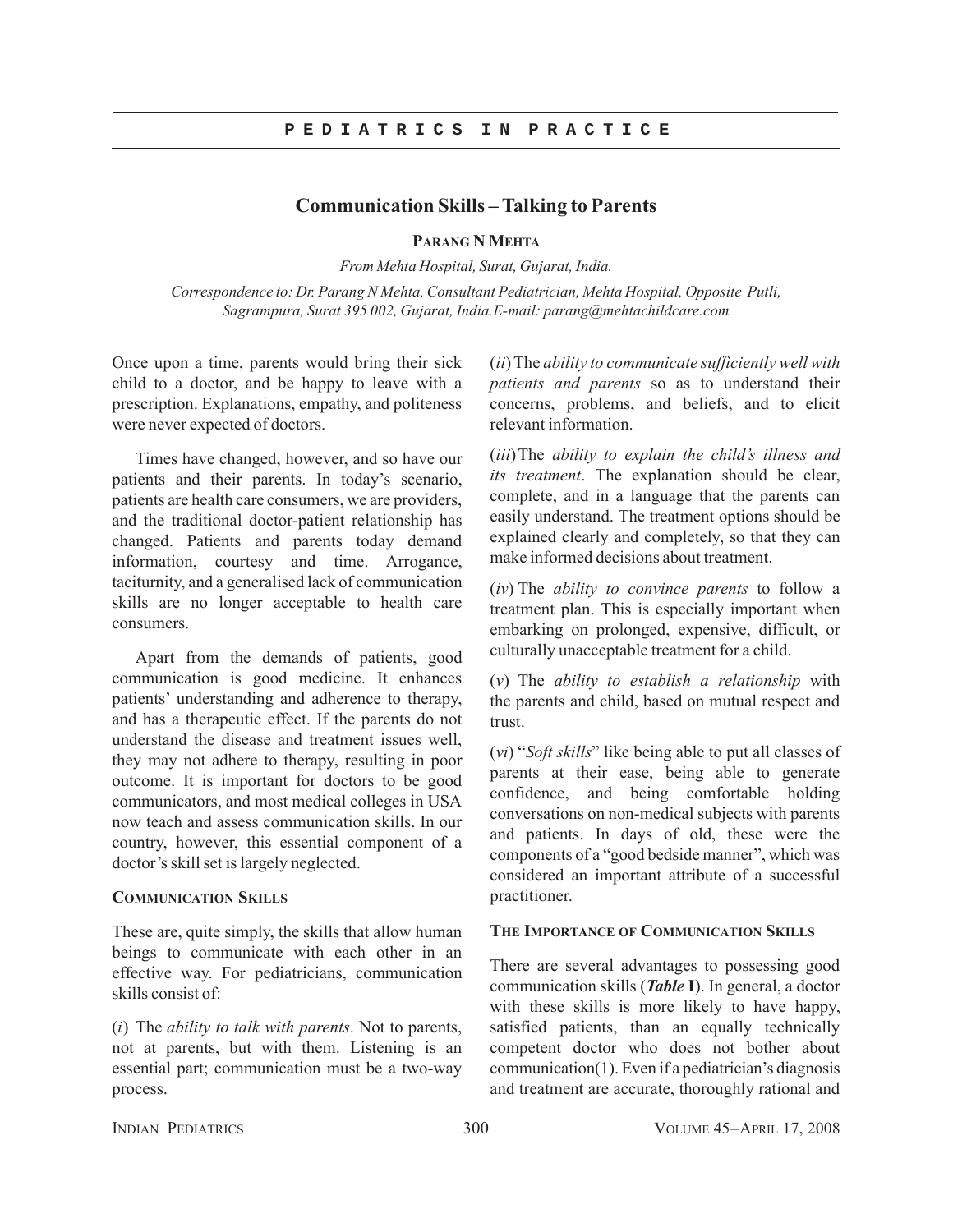## **TABLE I** ADVANTAGES OF GOOD COMMUNICATION

- Patient satisfaction, leading to regular visits and referrals.
- Feeling of empowerment and control.
- Adherence to treatment plans.
- Loyalty even if treatment is not immediately effective.
- Less chances of complaints and legal action in the event of a mistake.

successful, poor communication leaves parents unhappy and resentful. On the other hand, answering all questions without hesitation enhances patients' and parents' belief in a doctor's expertise. This is especially so with chronic or incurable diseases, which are associated with anxiety, stress, and uncertainty for the whole family. A doctor who offers support, empathy, and clear and complete explanations at every step can help alleviate these to a significant extent. Good communication also enhances adherence to long term therapy(2). On the other hand, lack of communication can lead to treatment discontinuation and therapeutic failure. This can extend to depression and despair, or to anger and complaints.

Most complaints in health care systems, both public and private, arise from poor communication(3). Very few people can judge the quality of a doctor's examination, diagnosis, or prescription. Obviously, relatively few complaints originate in poor performance in these areas. Parents are angered by the doctor's refusal to spend time with them, refusal to give complete and clear explanations, a casual or callous approach to the child's problems, and a lack of courtesy and care. When all these are followed by a poor treatment outcome, complaints, quarrels, and legal action are likely. On the other hand, good communication can play a significant part in avoiding complaints and malpractice claims(4,5).

# **BARRIERS TO GOOD COMMUNICATION**

Traditionally, we have not paid much attention to communicating well. Even today, few of us appreciate the importance of communication skills,

## **TABLE II** WHAT PATIENTS WANT

- Clarity and directness.
- Listening.
- Honesty.
- More and better information about their illness, treatment plan, and expected outcome.
- More openness about the hazards and side-effects of treatment.
- More information about the relief of symptoms and other concerns.
- Advice on what they can do to help themselves.
- Information on other treatments available.
- A supportive, non-judgmental, empathetic doctor.

and hardly any make a concerted effort to learn and apply such skills. This is perhaps the single biggest barrier to good communication. Unless we accept the contribution of good communication to patient outcomes and parent satisfaction, poor communication is likely to remain the norm in the medical field.

Even doctors who realise the importance of good communication are not always successful at implementing it. Many of us do not realise what patients want from us (*Table* **II**). Some other barriers to good communication are:

*Lack of time:* Most pediatricians see a large number of patients every working day. This is true of both government and private hospitals. History taking, physical examination, and prescription writing are of course, essential parts of a clinical encounter. When time is short, it is the communication with parents that is sacrificed(6). We can overcome this, partially, by deputing some explanations to paramedical staff.

*Arrogance:* Arrogance is deeply ingrained into doctors. We expect our patients and their parents to follow our commands unquestioningly. We do not understand the need for explanations, and often give none.

*Shyness:* The parents may be very shy and not ask the questions they have in their minds. On the other hand, the doctor may be shy, and either ignore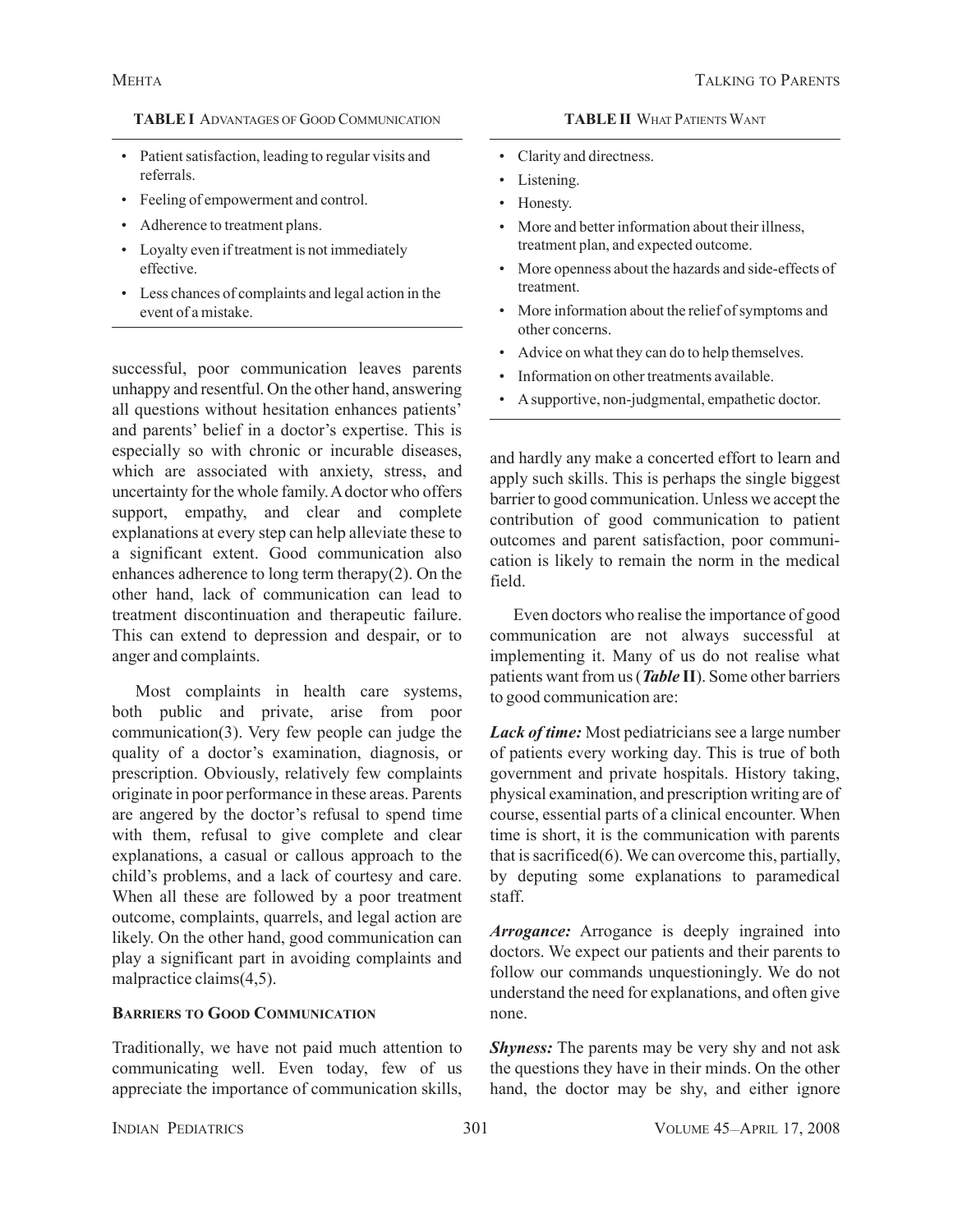questions, or give minimal and incomplete answers. Shyness on either side stands in the way of adequate information being imparted.

*Language and jargon:* In any major city of India, there is likely to be a large population of people from other states and linguistic groups. Communication with them can be a problem, and needs a special effort.

Most such people will bring an interpreter with them when coming to us. However, we must use such a person well. It is necessary to give the interpreter the information in small chunks, and have him translate it for the parents as you go along. This is especially important with the prescription – explain one drug at a time and have him translate.

A major problem occurs when the parents speak English. As soon as we meet an English speaking parent, we start speaking in technical/medical language. This leaves the parents confused and uninformed. When talking in English, it is essential to make an effort to talk in language that a nonmedical person can understand.

*Deafness:* Deafness is a major cause of poor communication(7), and is a special concern when our patients are accompanied by their grandparents. When we suspect a hearing impairment, we must speak loudly, slowly and distinctly. Other useful measures are: voice amplification, if a device is available; a quiet room, to improve signal to voice ratio; use of written communication; and asking the family, at the end of the consultation, if they have understood everything, and if they have any questions.

An important measure is to have the relatives repeat the prescription instructions, to ascertain they have been understood. This ensures that the child will receive the medication as it has been prescribed.

*Phones:* Earlier, a telephone would buzz discreetly on a receptionist's desk, and a consultation would not be interrupted. Today, there's a phone in everyone's pocket or hand, and calls can interrupt and hinder communication terribly.

# **INFORMATION NEEDS**

When faced with a chronic/permanent condition, most parents want to know:

- (*i*) What treatment can achieve for their child relief of symptoms, prolongation of life, shortening of the course of the disease, etc.
- (*ii*) Expected progress of the child during treatment.
- (*iii*) What to expect by way of improvement, side effects, fresh problems, etc.
- (*iv*) Chances of complete cure.
- (*v*) Treatment options.

The last point is especially important. Complementary and alternative medicine is a growing business, and their remedies are often advertised and promoted aggressively. Dismissing them offhand does not convince parents. It is necessary to explain treatment goals, explain how our treatment works, and convey to them the unscientific basis and unreliability of advertised "magic remedies".

# **STRATEGIES FOR IMPROVING COMMUNICATION**

*Check what the parents know:* With intelligent and knowledgeable parents, the discussion can begin at a higher level. However, assessing the parents' knowledge is important, because some of their knowledge or understanding may be faulty. Many parents get their knowledge from magazines, lay books, and websites. Most of these sources have no system of review or control of the information published.

*Assess what the parents want to know:* Some parents want to know every little fact and detail about their child's condition. Others simply want a prescription and an assurance that all will be well. It is important to assess the parents' desires, and communicate accordingly.

*Assess understanding:* The parents may not fully understand what is being told to them. They are upset about the child being sick, they have poor comprehension skills, they have language problems – there could be many reasons. If the parents indicate that they are not fully understanding what is being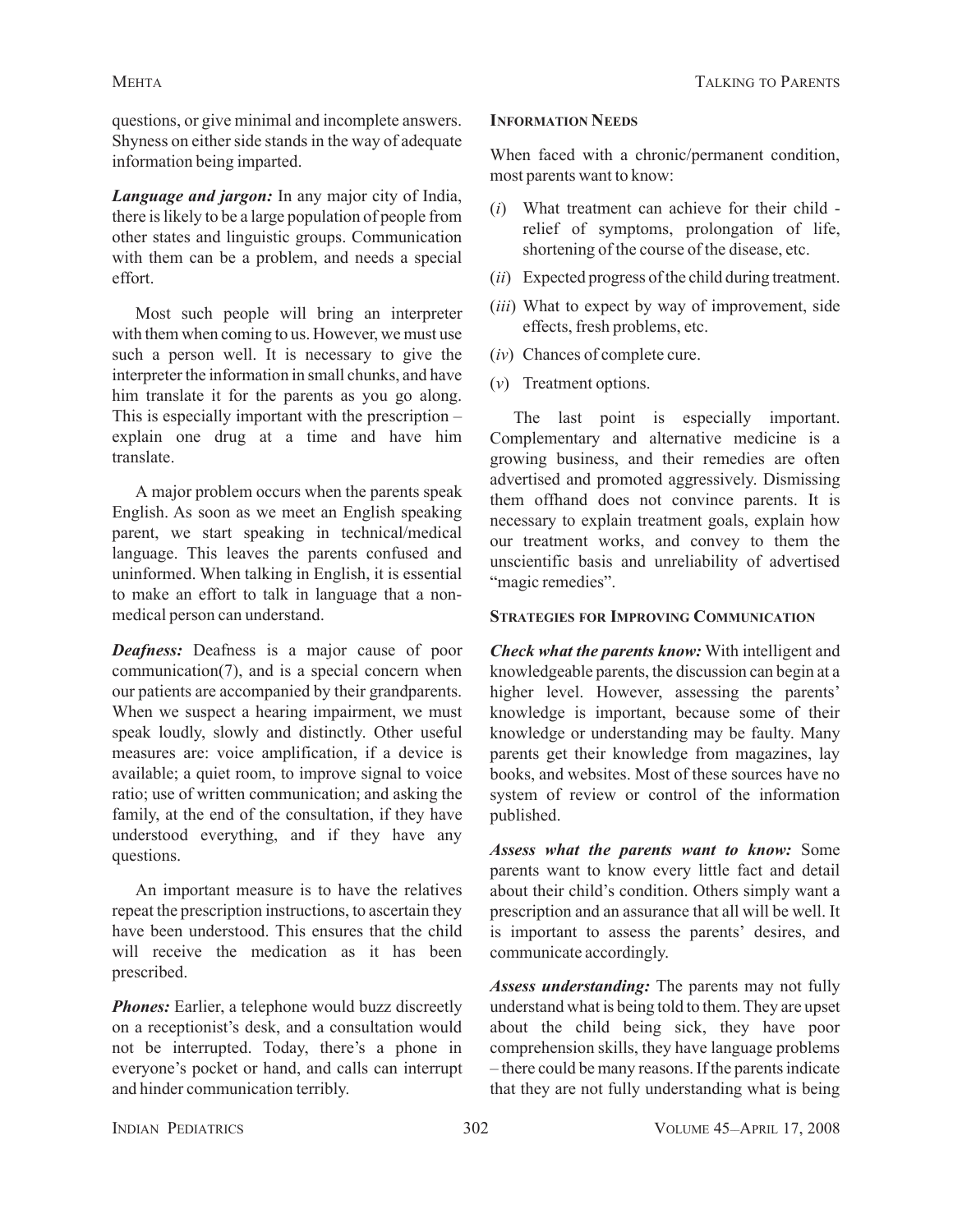| Do.                                                       | Don't                                                     |
|-----------------------------------------------------------|-----------------------------------------------------------|
| • Greet the child and parent by name.                     | • Look at your watch frequently.                          |
| $\bullet$ Smile.                                          | • Appear to be in a hurry.                                |
| • Sit down when talking.                                  | • Use too many medical terms.                             |
| • Try to talk in the patient's language.                  | • Talk with your hand on the door handle, or foot outside |
| • Direct the conversation to relevant directions.         | the door.                                                 |
| • At the end of the consultation, ask if the parents have | • Interrupt all the time.                                 |
| any questions.                                            | • Start examination and then write out a prescription     |
| • Engage the parents in a dialogue.                       | before the main problem has been identified.              |
| • Give time for the parents to absorb and understand the  | • Give long lectures as explanation.                      |
| content of your explanations, then to ask questions.      | Ignore concerns mentioned by parents.                     |

## **TABLE III** DOS AND DONT'S OF COMMUNICATION

told to them, stopping the explanations for that session might be appropriate and take it up next time. Understanding can be improved by giving time to absorb, and by repetition. At the end of the consultation, the parents can be asked to repeat some information, to ensure it has been understood.

*Listening skills:* Most of us hardly allow the parents to speak. As soon as they start their description of the child's problem, we start asking questions, and attempt to keep the consultation focussed. However, this often leads to an incomplete description of the child's problems.

Listening well is an essential part of communication. This requires the provision of adequate time and patience, and the willingness to listen to parents' concern. A quiet room, lack of interruptions, provision of chairs for the parents, sitting at an appropriate distance, good eye contact, etc., are helpful to enhance listening and learning from the parents.

*Build confidence:* The parents' confidence must be bolstered. We need to accept what the parents say, without judging it. A little specific praise for the parents' efforts so far helps significantly in building confidence and helping parents to cope. Some suggestions for future care improve their confidence that they will be able to manage the situation. Giving false hope is wrong, but we can give information in a positive manner.

*Truth:* Parents like to know the truth, but the bald truth can be harsh and shocking. Parents deserve to know the truth, but its delivery should be tempered with common sense and empathy. If the facts are particularly unpleasant, they can be delivered in small parts spread out over two or more visits. However, if parents express a desire to know everything, it must be told to them. Withholding information leads to distrust.

*Simplicity and clarity:* Not all parents have a good educational and intelligence level. Explaining things in simple, clear, and direct language is very important. Clarity and directness are particularly important with parents of low comprehension abilities. Many people do not comprehend words like "growth" and "tumor", for example. "Cancer" sounds shocking, but may be necessary to drive home the problem to parents.

*Be tolerant:* Parents react in various ways, and we should be prepared. Blame, anger, a sudden outpouring of grief – all these are common reactions. We should be ready to deal with these emotions with understanding and support.

*Empathy:* Parents of sick children are going through a difficult experience. They appreciate the fact that their doctor understands their situation and their difficulties. While sympathy has overtones of pity and is likely to be resented, empathy is simply an understanding of the parents' plight.